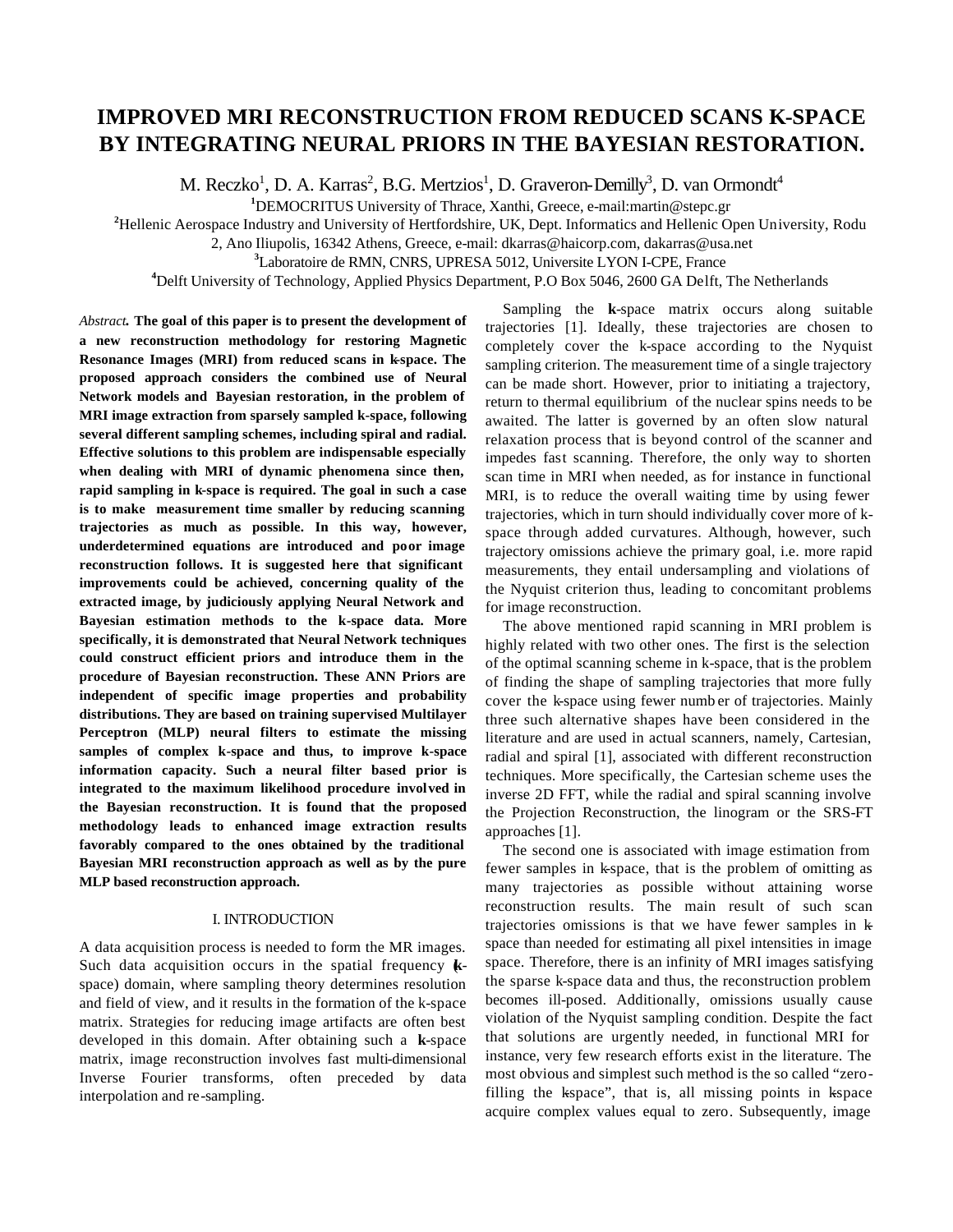| <b>Report Documentation Page</b>                                                                                                                                                                                                                                                          |                           |                                     |                                                    |  |
|-------------------------------------------------------------------------------------------------------------------------------------------------------------------------------------------------------------------------------------------------------------------------------------------|---------------------------|-------------------------------------|----------------------------------------------------|--|
| <b>Report Date</b><br>25 Oct 2001                                                                                                                                                                                                                                                         | <b>Report Type</b><br>N/A |                                     | Dates Covered (from to)                            |  |
| <b>Title and Subtitle</b><br>Improved MRI Reconstruction From Reduced Scans K-Space by<br>Integrating Neural Priors in the Bayesian Restoration                                                                                                                                           |                           |                                     | <b>Contract Number</b>                             |  |
|                                                                                                                                                                                                                                                                                           |                           |                                     | <b>Grant Number</b>                                |  |
|                                                                                                                                                                                                                                                                                           |                           |                                     | <b>Program Element Number</b>                      |  |
| Author(s)                                                                                                                                                                                                                                                                                 |                           |                                     | <b>Project Number</b>                              |  |
|                                                                                                                                                                                                                                                                                           |                           |                                     | <b>Task Number</b>                                 |  |
|                                                                                                                                                                                                                                                                                           |                           |                                     | <b>Work Unit Number</b>                            |  |
| Performing Organization Name(s) and Address(es)<br>Democritus University of Thrace Xanthi, Greece                                                                                                                                                                                         |                           |                                     | <b>Performing Organization Report Number</b>       |  |
| <b>Sponsoring/Monitoring Agency Name(s) and Address(es)</b><br>US Army Research, Development & Standardization Group<br>(UK) PSC 802 Box 15 FPO AE 09499-1500                                                                                                                             |                           |                                     | Sponsor/Monitor's Acronym(s)                       |  |
|                                                                                                                                                                                                                                                                                           |                           |                                     | <b>Sponsor/Monitor's Report Number(s)</b>          |  |
| <b>Distribution/Availability Statement</b><br>Approved for public release, distribution unlimited                                                                                                                                                                                         |                           |                                     |                                                    |  |
| <b>Supplementary Notes</b><br>Papers from 23rd Annual International Conference of the IEEE Engineering in Medicine and Biology Society, Oct<br>25-28, 2001, held in Istanbul, Turkey. See also ADM001351 for entire conference on cd-rom, The original document<br>contains color images. |                           |                                     |                                                    |  |
| <b>Abstract</b>                                                                                                                                                                                                                                                                           |                           |                                     |                                                    |  |
| <b>Subject Terms</b>                                                                                                                                                                                                                                                                      |                           |                                     |                                                    |  |
| <b>Report Classification</b><br>unclassified                                                                                                                                                                                                                                              |                           |                                     | <b>Classification of this page</b><br>unclassified |  |
| <b>Classification of Abstract</b><br>unclassified                                                                                                                                                                                                                                         |                           | <b>Limitation of Abstract</b><br>UU |                                                    |  |
| <b>Number of Pages</b><br>4                                                                                                                                                                                                                                                               |                           |                                     |                                                    |  |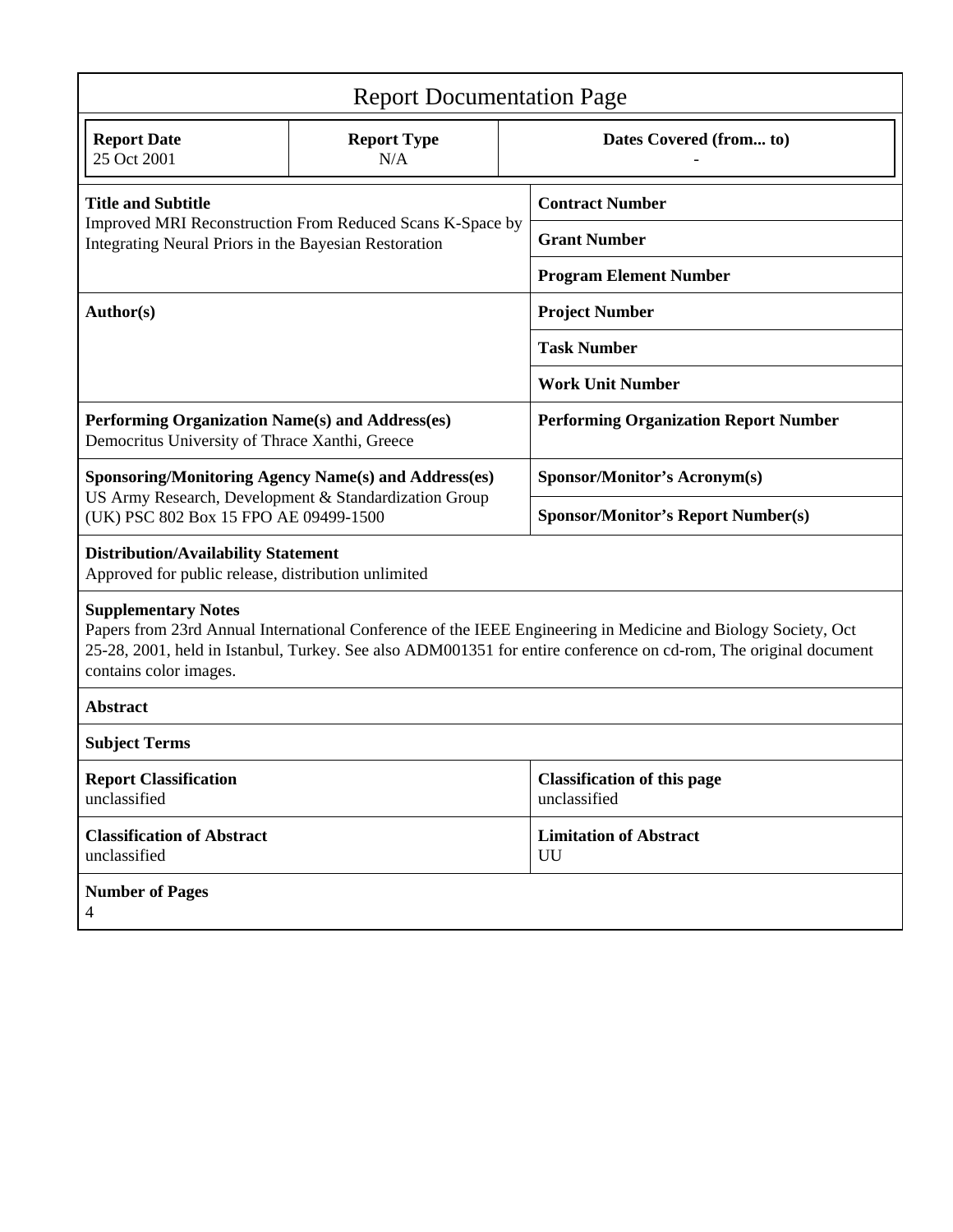reconstruction is achieved as usually, by applying the inverse Fourier transform to the corresponding k-space matrix. Instead of zero-filling the k-space it might be more advantageous to interpolate it by using nonlinear interpolation procedures, like neural networks, as proposed by the authors [2]. The Bayesian reconstruction approach, developed by two of the authors [1], briefly presented in the next section is another alternative solution. Both these last two mentioned MR reconstruction solutions yield good results [1,2]. The main contribution, however, of this paper is to develop a novel MR reconstruction methodology by involving both Bayesian and Neural reconstruction techniques and present its competence and advantages over the other rival approaches.

## II. THE BAYESIAN RECONSTRUCTION APPROACH.

The Bayesian reconstruction approach recently proposed by two of the authors [1], attempts to provide solutions through regularizing the problem by invoking general prior knowledge in the context of Bayesian formalism. The algorithm amounts to minimizing the following objective function [1], by applying the conjugate gradients method,

$$
|\underline{\mathbf{S}} - \mathbf{T} \underline{\mathbf{I}}|^2 / (2\sigma^2) + (3/2) \sum_{x,y} \log \{ \alpha^2 + (\alpha x_y)^2 + (\alpha x_y)^2 \} (1)
$$

with regards to **I**, which is the unknown image to be reconstructed that fits to the sparse k-space data given in **S.**  The first term comes from the likelihood term and the second one from the prior knowledge term of the Bayesian formulation [1]. In the above formula,  $T((k_x, k_y), (x, y)) = e^{-2\pi i (x_k + y_k)}$ represents the transformation from image to keepace data (through 2-D FFT). The second term symbols arise from the imposed 2D Lorentzian prior knowledge.  ${}^x\Delta_{xy}$  and  ${}^y\Delta_{xy}$  are the pixel intensity differences in the x- and y- directions respectively and  $\alpha$  is a Lorentz distribution-width parameter. Assuming that P(I) is the prior, imposing prior knowledge conditions for the unknown MRI image, then, the second term of (1) comes as follows.

The starting point is that P(I) could be obviously expanded into P(I)=P(I<sub>0,0</sub>) P(I<sub>1,0</sub>| I<sub>0,0</sub>) P(I<sub>2,0</sub>| I<sub>0,0</sub>, I<sub>1,0</sub>)... If, now, it is assumed that the intensity  $I_{x,y}$  depends only on its left neighbour ( $I_{x-1,y}$ ) ), then the previous  $P(I)$  expansion takes on the form  $P(I)$  =  $\prod_{(x,y)}$  P(I<sub>x,y</sub>| I<sub>x-1,y</sub>), provided that the boundaries are ignored. Next, we assume that  $P(I_{x,y} | I_{x-1,y})$  is a function only of the difference between the corresponding pixels. This difference is written down as  ${}^x\Delta_{xy} = I_{x,y} - I_{x-1,y}$ . It has been shown that the probability density function of  ${}^{x}\Delta_{xy}$  is Lorentzian shaped (see [1]). These assumptions and calculations lead to computing the prior knowledge in the Bayesian reconstruction as in the second term of  $(1)$ .

Although this Bayesian reconstruction approach tackles the problem of handling missing samples in k-space, it exhibits, however, the disadvantage that assumes the existence of special probability distributions, given in closed form descriptions, for representing the unknown ones occurred in MRI, which is an issue under question. In this paper we attempt to remedy this problem by proposing additional priors in the Bayesian formulation in order to capture the probability distribution functions encountered in MRI. These priors are constructed through applying a specifically designed Multilayer Perceptron (MLP) neural filter for interpolating the sparsely sampled k-space.

#### III. DESIGN OF MLP NEURAL NETWORK PRIORS

The method herein suggested for designing efficient Priors for the Bayesian reconstruction formalism, is based on the attempt to extract prior knowledge from the process of filling in the missing complex values in k-space from their neighboring complex values. Thus, instead of assuming a Lorentzian prior knowledge to be extracted from the neighboring pixel intensities in MRI, as a constraint to be applied in the conjugate gradient based Bayesian reconstruction process, the proposed strategy doesn't make any assumption. Instead, it aims at extracting priors without any specific consideration concerning the shape of the distributions involved, by transforming the original reconstruction problem into an interpolation one in the complex domain. While linear interpolators have already been used in the literature [2] and nonlinear estimations are well established in MRI [2], ANN models offer several advantages when applied as sparsely sampled k-space interpolators [2]. The methodology to extract prior knowledge by applying the ANN filters in MRI reconstruction is described in the following paragraphs.

**Step1.** We compile a set of R representative N X N MRI images with k-space matrices completely known, which comprise the training set of the MLP interpolators. Subsequently, we scan these matrices following the specific sampling schemes mentioned above and then, by randomly omitting trajectories the sparse k-spaces are produced.

**Step2.** The original k-space matrix as well as its corresponding sparse k-space matrix associated with one N X N MRI training image, is raster scanned by a  $(2M+1)$  X  $(2M+1)$  sliding window containing the associated complex k-space values. The estimation of the complex number in the center of this window from the rest of the complex numbers comprising it is the goal of the proposed interpolation procedure. Each position of this sliding window is, therefore, associated with a desired output pattern comprised of the complex number in the original k-space corresponding to the window position, and an input pattern comprised of the complex numbers in kspace corresponding to the rest  $(2M+1)$  X  $(2M+1)$  -1 window points.

**Step3.** Each such pattern is then, normalized according to the following procedure. First, the absolute values of the complex numbers in the input pattern are calculated and then, their average absolute value  $|z_{\text{aver}}|$  is used to normalize all the complex numbers belonging both in the input and the desired output patterns. That is, if  $\bar{z}$  is such a number then this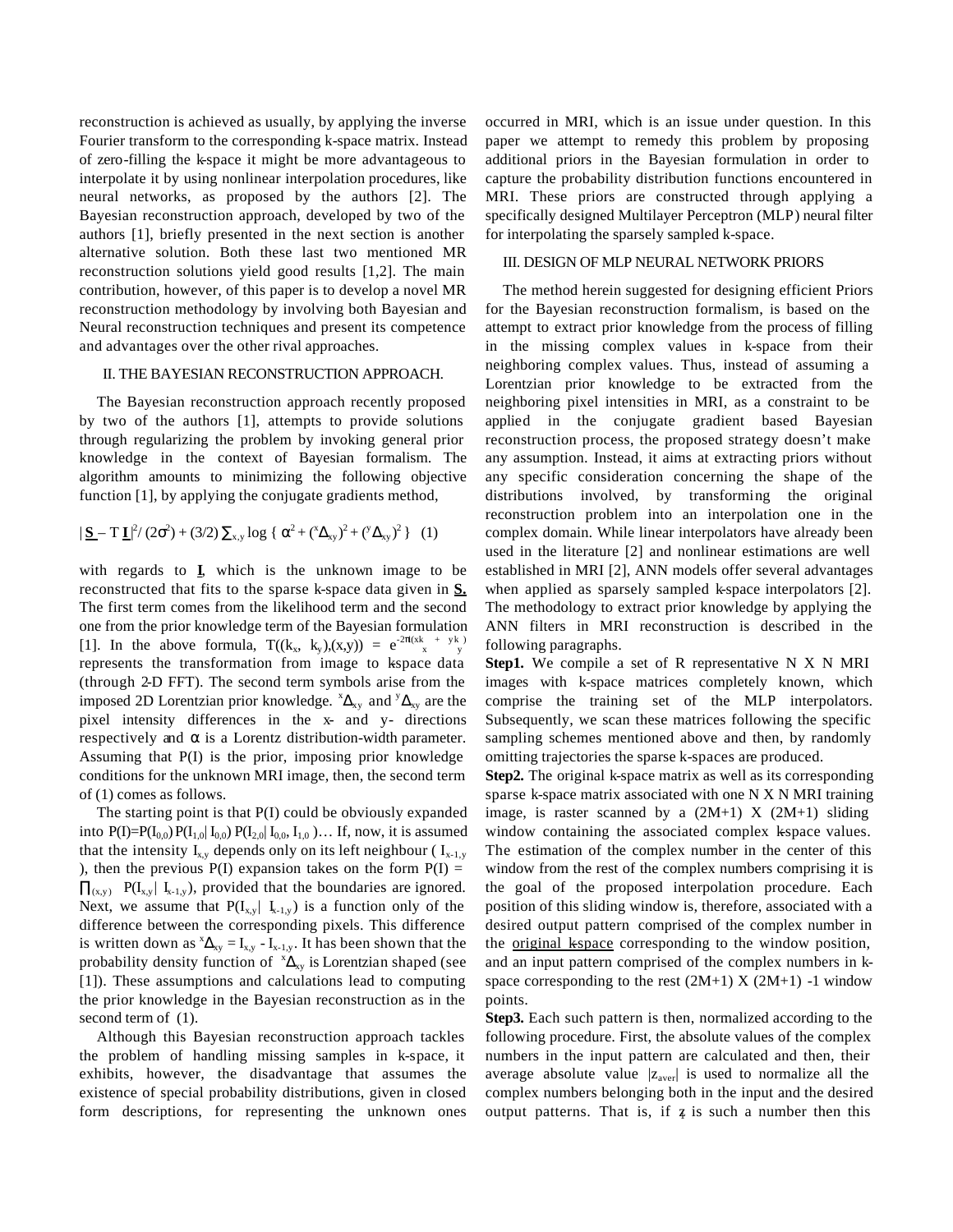normalization procedure transforms it into the  $z_1/|z_{\text{aver}}|$ . In the case of test patterns we apply the same procedure. That is, the average absolute value  $|z_{\text{aver}}|$  for the complex numbers  $z_i$  of the test input pattern is first calculated. Then, the normalized complex values  $z_i / |z_{\text{aver}}|$  feed the MLP interpolation filter to predict the sliding window central normalized complex number  $z^{\text{norm}}$ <sub>centre</sub>. The corresponding unnormalized complex number is  $\text{simply } \mathsf{z}^{\text{norm}}_{\text{centre}} * | \mathsf{z}_{\text{aver}} |.$ 

**Step4.** The next step is the production of training patterns for the MLP interpolators and their training procedure. To this end, by randomly selecting sliding windows from the associated k-spaces of the R training images and producing the corresponding input and desired output training pairs of patterns, as previously defined, we construct the set of training patterns. The assumption underlying such an approach of training MLP interpolators is that there are regularities in every k-space sliding window, the same for any MRI image, to be captured by the MLPs without any prior assumption for the probability distributions. MLP training follows by applying the conjugate gradient technique of Polak-Ribiere.

**Step5.** After training phase completion, the MLP filter has been designed and can be applied to any similar test MRI image as follows. To this end, the  $(2M+1)$  X  $(2M+1)$  sliding window raster scans the sparse k-space matrix associated with this test image, starting from the center. Its central point position moves along the perimeter of rectangles covering completely the k-space, having as center of gravity the center of the k-space array and having distance from their two adjacent ones of 1 pixel. It can move clockwise or counterclockwise or in both directions. For every position of the sliding window, the corresponding input pattern of  $(2M+1)$  X  $(2M+1)$  – 1 complex numbers is derived following the above described normalization procedure. Subsequently, this normalized pattern feeds the MLP interpolator. The wanted complex number corresponding to the sliding window center, is found as  $z_{\text{entre}} = z_{MLP}^{\text{out}} * |z_{\text{aver}}|$ , where  $z_{MLP}^{\text{out}}$  is the MLP output and  $|z_{\text{aver}}|$  the average absolute value of the complex numbers comprising the unnormalized input pattern. For each rectangle covering the k-space, the previously defined filling in process takes place so that it completely covers its perimeter, only once, in both clockwise and counterclockwise directions. The final missing complex values are estimated as the average of their clockwise and counterclockwise obtained counterparts. The outcome of the MLP filter application is the reconstructed test image, herein named MLP\_Img (equation (2)). Its difference from the image  $I^{(t)}$ obtained during the previous step of conjugate gradient optimization in the Bayesian reconstruction formula (1), provides the neural prior to be added for the current optimization step.

# IV. INCORPORATION OF NEURAL NETWORK PRIOR KNOWLEDGE INTO THE BAYESIAN PRIOR

Following the 5 steps above we can formulate the incorporation of MLP priors to the Bayesian restoration process as follows.

• Design the MLP Neural filter as previously defined

• Consider the Bayesian reconstruction formula (1). The image to be optimized is I given the k-space S. The initial image in the process of conjugate gradient optimization is the zero-filled image. At each step t of the process a different  $I(t)$ (the image at the t step, that is, the design variables of the problem) is the result. Based on fig. 1, by applying the MLP filter on the original sparse kspace, but with the missing points initially filled by the FFT of I(t) (in order to derive the I(t) k-space)- and afterwards refined by the MLP predictions, we could obtain the difference I(t) -MLP\_Img(t) as the Neural Prior.

• The Neural Network **(**NN) Prior form, therefore, is:

$$
\sum_{x,y} |MLP \_ \text{Im } g^{(t)}(x,y) - I^{(t)}(x,y) | \tag{2}
$$

where, MLP\_Img<sup>(t)</sup>(x,y) is the NN estimated pixel intensity in image space (NN reconstructed image: Inverse FFT of NN completed k-space) at step t and  $I^{(t)}(x,y)$  is the image obtained at step t of the conjugate gradient optimization process in the Bayesian reconstruction

• The proposed Prior in the Bayesian reconstruction is given as

Final Prior = Lorentzian Bayesian Prior +  $a^* NN$  Prior (3)

• That is, the optimization process  $I<sup>(t)</sup>$  is attempted to be guided by the MLP  $\text{Img}^{(t)}$  produced by the NN





Figure 1. The difference between the image to be optimized  $I(t)$  and the MLP reconstructed image MLP\_Img(t) constitutes the neural prior.